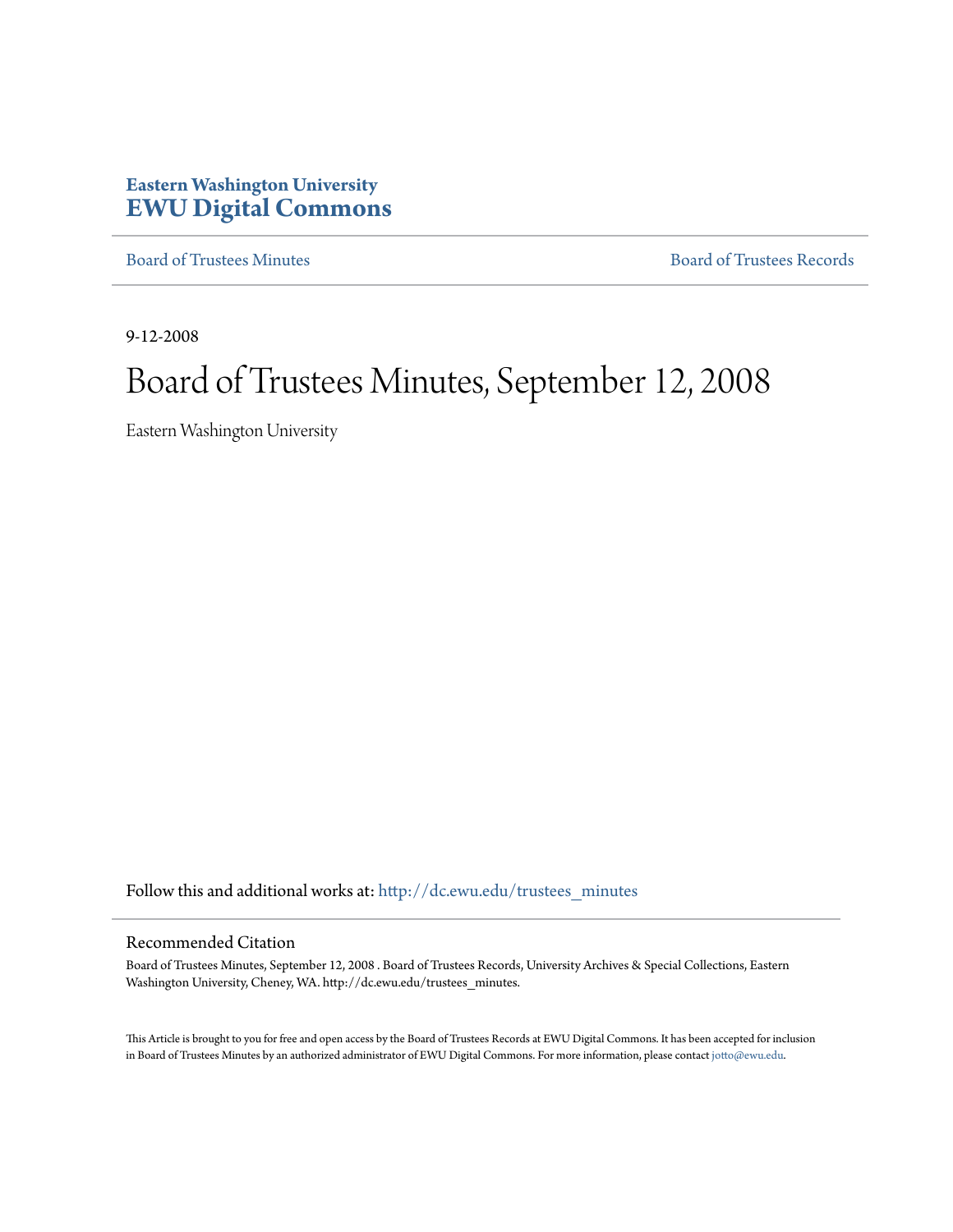# **EASTERN WASHINGTON UNIVERSITY BOARD OF TRUSTEES**

# **September 12, 2008**

**Open Public Session ~ 1:15 p.m. (TAW 215 B&C) Executive Session ~ 11:40 a.m. (TAW 215 A)** 

# **MINUTES**

Trustees Present: Paul Tanaka, Chair Jo Ann Kauffman, Vice Chair Gordon Budke Neil McReynolds Kris Mikkelsen Bertha Ortega

# **Call to Order, I.**

Chair Tanaka called the September 12, 2008 regular meeting of the Eastern Washington University Board of Trustees to order at 11:40 a.m.

Chair Tanaka announced that the Board would convene in executive session under RCW 42.30.110 for the following purposes: (g) to evaluate the qualifications of an applicant for public employment or to review the performance of a public employee; (i) to discuss with legal counsel representing the agency matters relating to agency enforcement actions, litigation or potential; and/or under RCW 42.30.140 to plan or adopt a strategy or position to be taken by the governing body during the course of any collective bargaining, professional negotiations, or grievance or mediation proceedings, or reviewing the proposals made in the negotiations or proceedings while in progress.

He announced that executive session would last approximately one hour, that no final action would be taken during the executive session, and that at the conclusion of the executive session the Board would convene into the Open session of its regular meeting.

# **Quorum, II.**

A quorum was present, though Trustee Zozaya-Geist and Trustee Fleming were unable to attend.

# **Executive Session, III.**

Chair Tanaka stated that executive session was held for purposes authorized in RCW 42.30.110 and/or 42.30.140 as previously scheduled. No action was taken during the executive session.

Chair Tanaka called the committee of the whole session to order at 12:50 p.m.

# **Committee of the Whole**

# 1. Enrollment Update

Dr. Larry Briggs, Associate Vice President for Enrollment Services, presented the board with positive enrollment news for Fall quarter 2008. Enrollment is up compared to last year in the following categories: total FTE, total credit hours, new freshmen (up  $146$  from  $10<sup>th</sup>$  day last Fall), and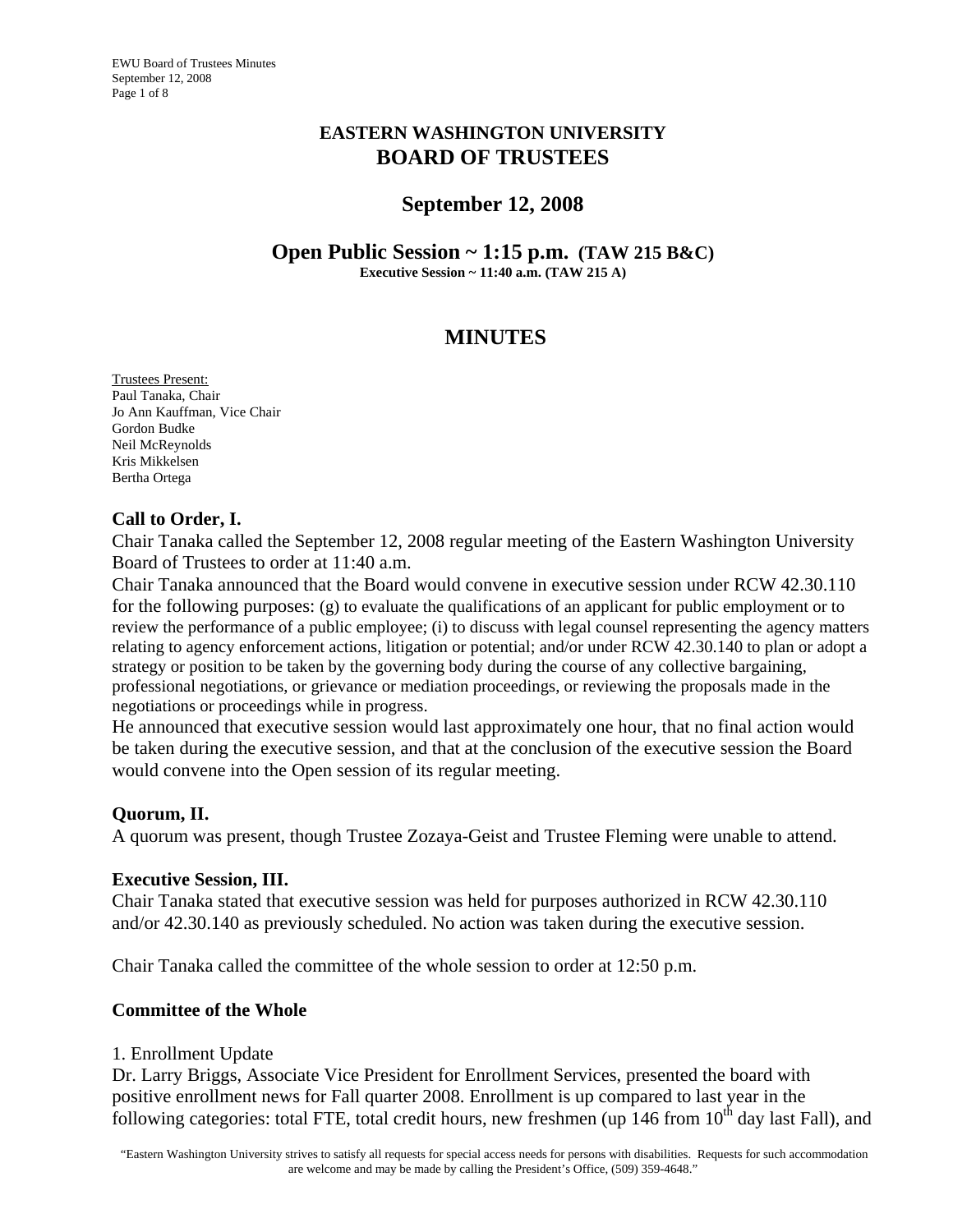new graduate students. At this point, EWU's freshman class is the 2<sup>nd</sup> largest freshman class in Eastern's history, and the ethnic diversity of this freshman student population is up, at 25.4%. Dr. Briggs described the admissions recruitment efforts Eastern has undergone such as college fairs, high school visits, visitation programs and other activities. He mentioned special visitation programs have grown tremendously and transfer visits to Spokane Community Colleges have been doubled. Another strategy that has already been implemented to assist with transfer enrollment, is that Eastern now accepts the State of Oregon's transfer degree.

He stated that institution wide ownership of working to improve recruitment and retention at Eastern has clearly improved and the collaboration between all areas of the university, staff, and leaders has made a difference - including Dr. Arévalo's visits to communities and schools, the deans and colleges moving forward with initiatives, and the efforts of admissions staff, recruiters and numerous campus program staff. The Eastern booth at the Spokane fair won the award as the best booth at the fair.

Chair Tanaka expressed appreciation to Vice President Vralsted, Dr. Briggs, the staff, faculty, and Dr. Arévalo for their efforts in regard to enrollment. He stated that the board understands the competitive demographics and is concerned about enrollment, so appreciates the attention to this situation.

#### 2. Budget Update

Vice President Voves reported that the Board has received the internal budget planning guidelines for Eastern that the president distributed this week. The guidelines are based on the budget model developed through the university budget task force. The budget will now be developed on a biennial basis rather than annually and all requests for spending will go through this new budget process. President Arévalo has asked for a 2% reduction in planning for the 2009-2011 biennium in anticipation of tough economic times for the university as well as the entire State of Washington.

# 3. EWU Policies

Laurie Connelly, Associate to the President, explained that the three policies on the board agenda for today, are at the stage of requiring board approval.

- Human Rights policy – this is a consolidation of current policies. It does not modify practices or procedures in regard to discrimination policy, sexual harassment policy, or complaint processes. This policy is believed to do a better job describing the university's position and how it handles the situations. Several policies are being superseded by this policy - see list.

Trustee Budke requested a summary of the process the policies went through up to this point. Human Rights policy went through a campus wide policy period two years ago and recently went through the new on line policy process including the opportunity for public comment. This policy did not receive any public input, so collaboration with human resources staff has occurred in order to brainstorm any other needs or recommendations for changes.

- Violence Prevention, Control and Response policy was originally adopted as two policies in 2002. Last year a campus wide committee spent an entire year reviewing the policies and how they worked. They recommended a streamline of these policies. In the past when there was a report of an incident, a representative from labor, human resources, and the police met to try to formulate an initial response to the situation, This turned out to be quite cumbersome, took quite a bit of time, and the situation ended up being referred to the police for investigation. This newly updated policy charges the university police with responsibility for these situations and clearly indicates what the supervisor's responsibilities are, it commits the university to training in this regard, and it covers students and also deals with requests for restricting access of identified persons to the university.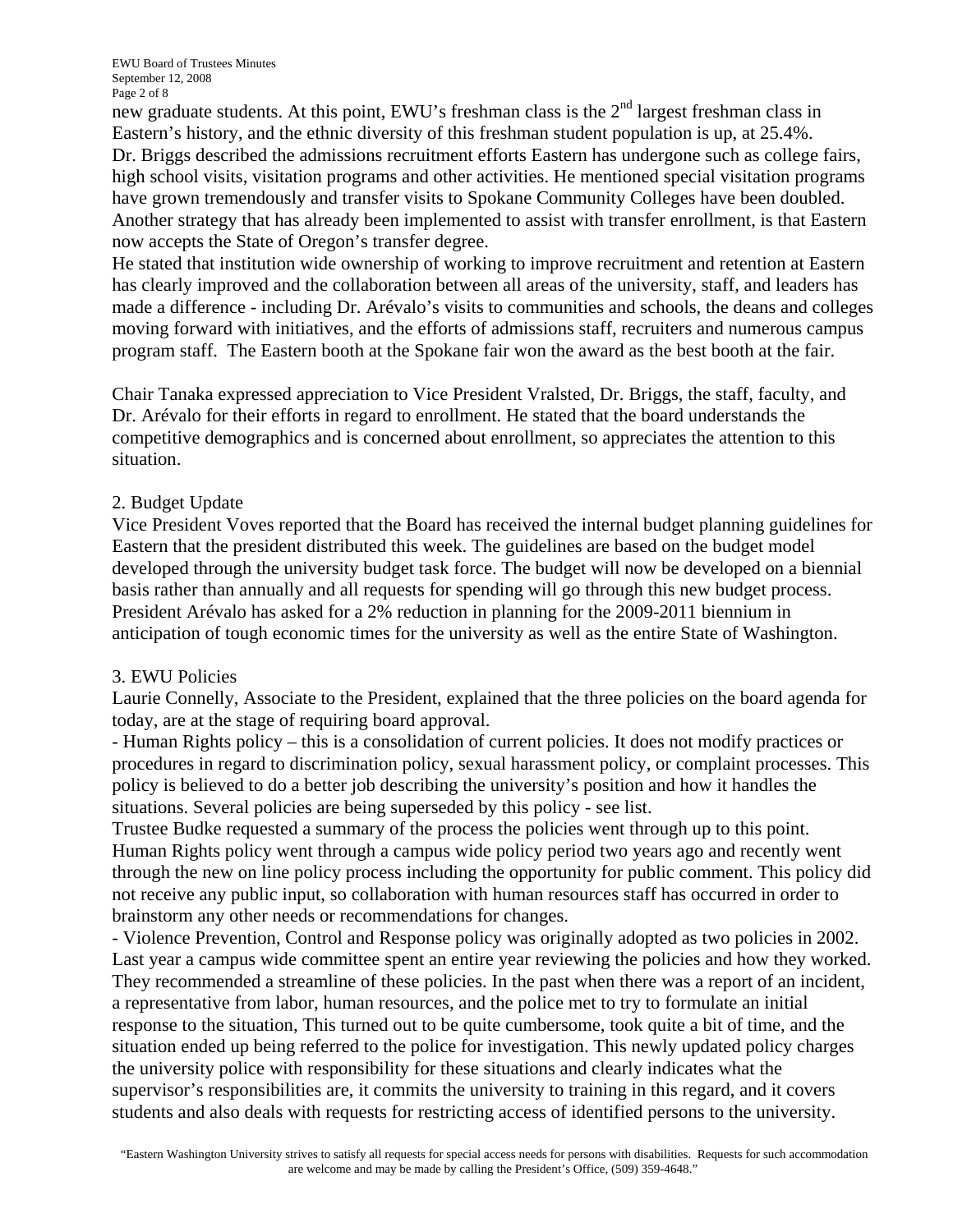Trustee Tanaka asked what procedures the university has to deal with situations wherein there is a complaint against the campus police. Ms. Connelly explained that Eastern, as other agencies, has an agreement with another agency to investigate such situations.

- Shared Leave Policy update was almost entirely driven by revisions to the state law that passed in the last legislative session that changed shared leave use for military leave, for victims of domestic violence, sexual assault or stalking, and there is an additional sharing program for military. This policy has been changed in order that Eastern be in compliance with state law. All policies have gone through the web and public comment process.

# **Reconvene Open Board of Trustees Meeting**

Chair Tanaka called the open session of the September 12, 2008 regular meeting of the Eastern Washington University Board of Trustees to order at 1:28 p.m.

Chair Tanaka welcomed the classified staff in the audience. He expressed that he appreciates that they feel strongly about issues. He reminded them that the Board is not at the bargaining table, and that Eastern will only negotiate regarding their contract at the table.

Chair Tanaka announced that item, Board of Trustees Goals for 2008-09, will be added to the agenda under Discussion Action Items, V.B.1.

*Motion 09-01-08: Motion by Trustee Budke that the Board add to today's meeting agenda the Board of Trustees Goals for 2008-09 as item V.B.1,. and that the remaining action items be re-numbered. Seconded by Trustee Mikkelsen. Motion carried.* 

# **Reports, IV.**

On behalf of the entire Board of Trustees, Chair Tanaka expressed admiration and gratitude for President Arévalo's continued dedication to Eastern during his illness and recovery. Everyone's thoughts and prayers are with Dr. Arévalo and Nadine.

# **University President's Report, IV.A.**

Dr. Arévalo shared with the board and audience that his medical treatment is planned to last about five weeks. In the meantime, he may not be spending as much time at events as he normally would. The recent EWU Quality Service Initiative two day conference on campus was very successful, with over 480 Eastern employees attending.

Eastern staff, faculty and students have continued to be very active in the Cheney community, through Pathways to Progress and numerous other organizations and events.

The Cheney Food Bank normally runs out of food during the summer months, so Mrs. Arévalo chaired the planning committee for a food drive and the entire campus got involved. Eastern filled up the Cheney Food Bank and additional donations also went to Spokane Second Harvest.

Dr. Arévalo has been nominated and appointed to the Empire Health Foundation Board and he is looking forward to the opportunity to work with the other board members of this organization. He will be helping to draft the bylaws for the distribution of funds to the community through this board. He and Dr. Gary Livingston met recently to discuss the collaborative approach that will be taken to seek legislative approval for Eastern to purchase a building currently owned by Community Colleges. President Arévalo thanked everyone who participated in a number of campus wide events recently.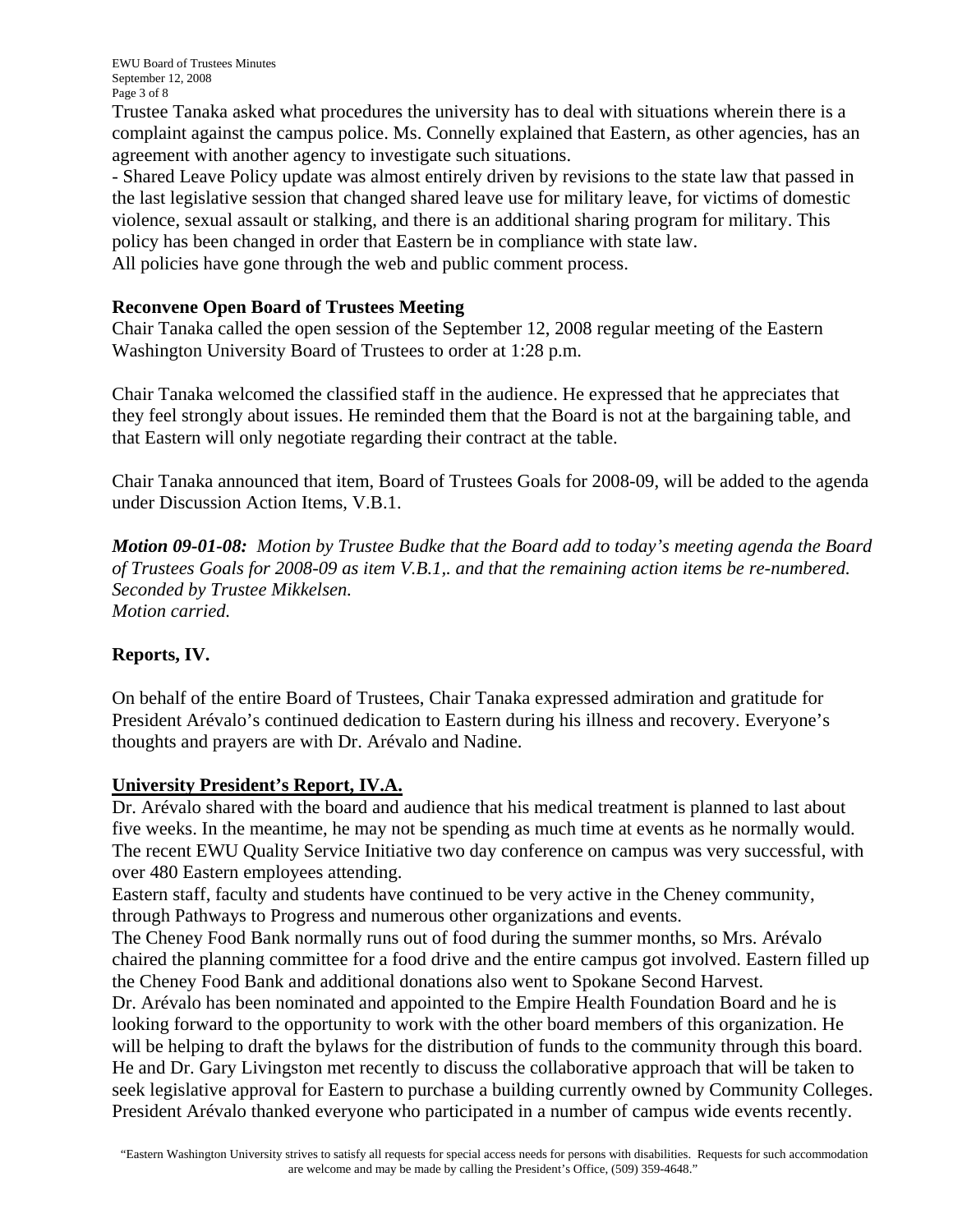# **Trustees' Reports, IV.B.**

# Academic Affairs Committee, IV.B.1.

Trustee Budke reported that Dr. Mason presented the Academic Affairs goals for 2008-2009 and these goals fit very well with the board's goals for the year.

- o Academic Support Center Aaron Brown's presentation was very informative. It was enlightening for trustees to hear about what is being done for and on behalf of Eastern's students in this area.
- o Trustee McReynolds reported that Theresa Martin presented the results of a retention study that was done recently. The results are helping the university identify reasons why students leave Eastern, and then to begin strategizing ways to address problem areas. The Board is pleased that action is being taken in this area, as the Board believes retention is extremely important.

#### Advancement Committee, IV.B.2.

Trustee McReynolds reported on the following topics discussed at the meeting:

- o Fundraising/Comprehensive campaign preparations and improvements are going well. Groundwork and many improvements have been made over the last year and a half.
- o Vice President Westfall reported on several successful accomplishments, made possible by the excellent staff in his department: successful launch of the Start Something Big brand campaign to get Eastern's message and story out to the community; alumni event participation has doubled; fundraising commitments have increased by 25% compared to prior year; and the re-design of EWU's web site is planned to go live around the end of December.
- o Leadership giving Dr. and Mrs. Arévalo have pledged \$20,000 for Eastern scholarships. This is extremely important for leaders to show their commitment to the institution. Board members will be participating in leadership giving as well.
- o EWU Foundation Board President, Steve Dahlstrom, was in attendance. This is an excellent organization and the EWU Board appreciates all that their members do for Eastern.
- o Faculty representative, Dr. Raphael Guillory, stepped up and asked about ways the faculty and faculty organization can participate in the capital campaign.
- o Government relations discussed the list of key priorities Eastern will be working toward during the legislative session.

# Business and Finance Committee, IV.B.3.

Trustee Mikkelsen reported on topics discussed at the meeting:

- o Riverpoint campus this continues to be a focus for the committee. Eastern has been working toward acquiring permanent space on the Riverpoint campus and things are on track to purchase half of the community college building there. Once the sale of the Spokane Center building is finalized, Eastern will ask the legislature for authority to use those funds to purchase the building at Riverpoint.
- o Riverpoint Academic programming Dr. Fuller gave an update and plans seem to be on track.
- o Technology Dr. Pratt gave a great report. The board continues to be impressed with the number of improvements he is making in the technology area.
- o New capital ranking process presentation and discussion. The legislature has changed the way institutions ask for capital project funds, so there is a new process that must be followed.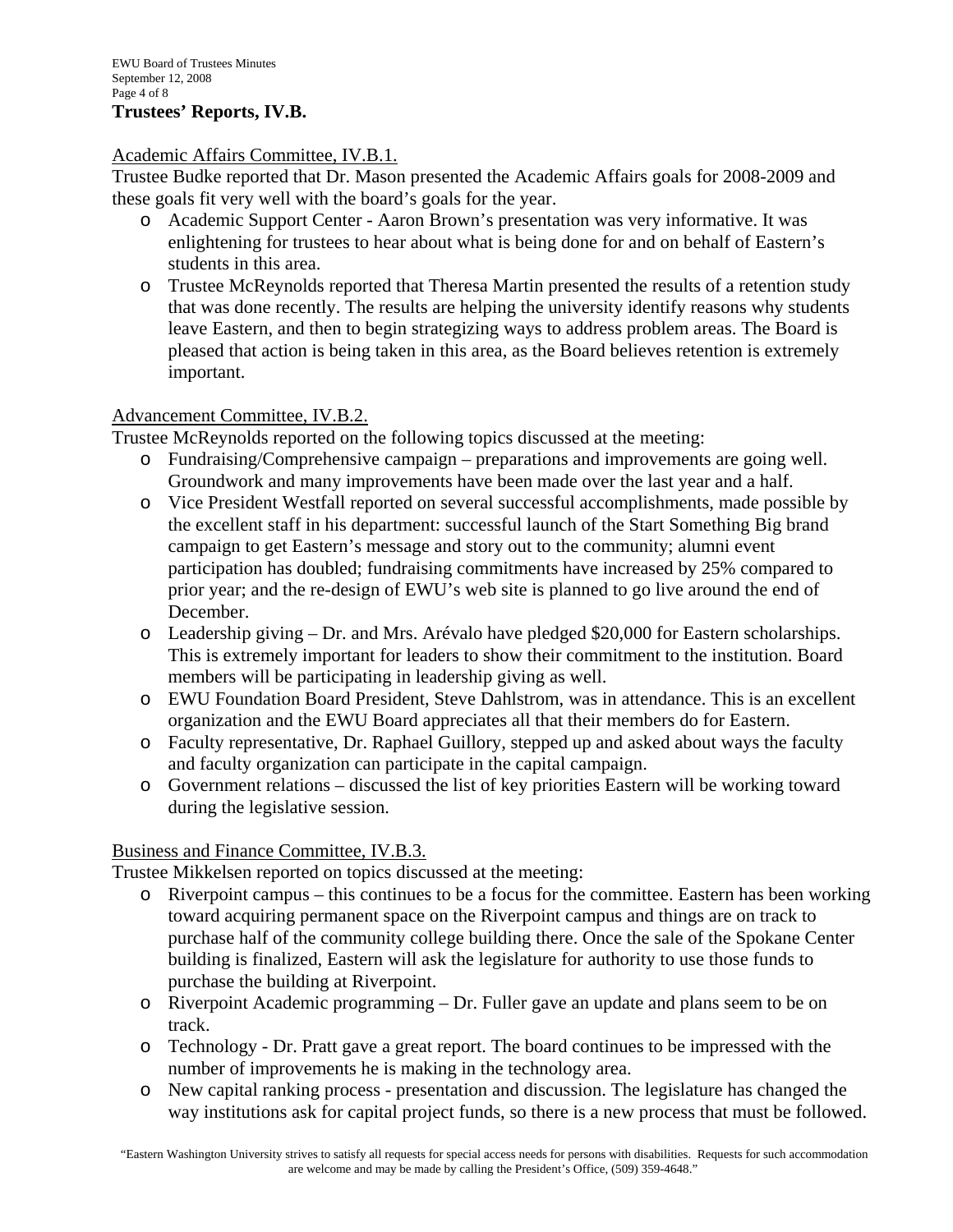- o Financial aid, waivers, scholarships Ms. Habegger and Ms. Voves provided information regarding how these things relate to the revenue stream and enrollments within the university. This was helpful and informative for the trustees.
- $\circ$  Recreation center contract Business & Finance Committee approved to recommend final acceptance of this contract. Board ratification is needed to finalize the contract for payment.

#### Student Affairs Committee, IV.B.4.

Trustee Kauffman reported on the following discussions that took place at the committee meeting:

- o Dr. Larry Briggs introduced Al Thompson, Eastern's new Dean of Students, and Terry Ashby Scott, Interim Director Multicultural Student Services. It was noted that they, along with Raphael Guillory, are three of the original fifty Gates Millenium Scholars and Eastern is honored to have them here.
- o Eastern Advantage Terry Ashby Scott and Maria Reyna presented information regarding scholarship and mentoring programs. Most compelling were the three freshmen students who shared their stories about how and why they chose Eastern. They each shared that the one-onone attention they received from Eastern staff as well as the numerous ways Eastern Advantage helps them be prepared for and comfortable with Eastern, have made a huge impact on their successful transition to college.
- o Cheney Community Outreach Michelle Helmerick of the Dean of Student's Office shared about her role and her involvement as liaison between EWU and the Cheney community.
- o Athletics Pam Parks gave a general update as well as an update on the NCAA certification process.
- o Student Government and Faculty Organization reports.

#### Student Trustee, IV.B.5.

Refer to written report in the board materials, as Ms. Fleming could not be in attendance today due to a scheduling conflict.

Chair Tanaka announced that the Board will now move down the agenda to Action Items, and will then return to President's Report after the action items have been addressed.

#### **Action Items, V.**

# **Consent Action Items, V.A.**

Minutes of the June 26, 2008 and August 20, 2008 Board of Trustees' Meetings, V.A.1. and V.A.2.

Final Contract Acceptance for EWU Recreation Center – EWU Contract # AE0502, V.A.3.

*Motion 09-02-08: Motion by Trustee Budke that the Board approve all of the consent action items including; minutes of the June 26, 2008 regular meeting, minutes of the August 20, 2008 special meeting of the Eastern Washington University Board of Trustees, and the final contract acceptance for the EWU Recreation Center – EWU Contract #AE0502 as presented in the board materials. Seconded by Trustee Ortega. Motion carried.*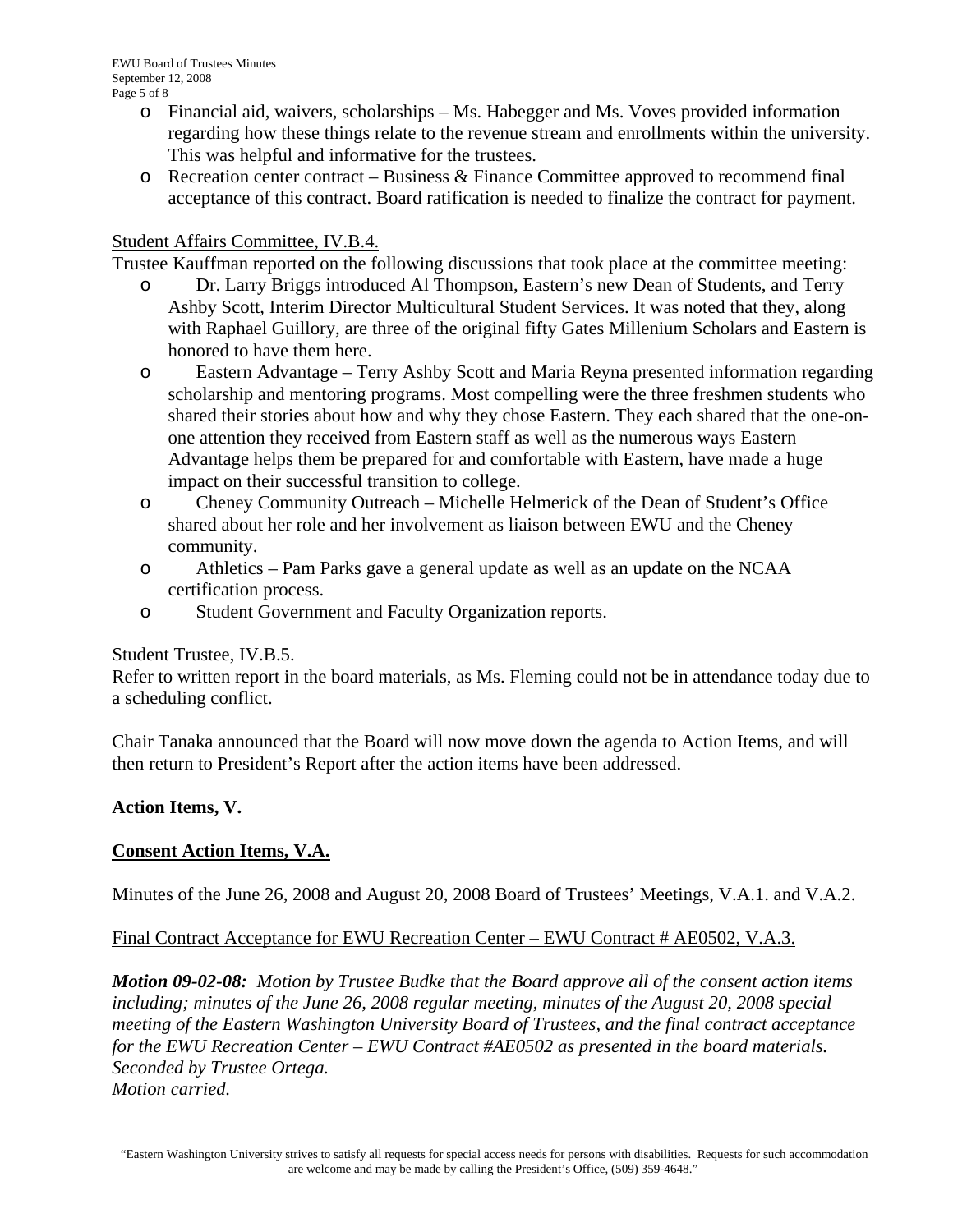#### Board of Trustees Goals 2008-2009, V.B.1.

The 2008-2009 Board of Trustees goals have been discussed thoroughly beginning at the June Board Retreat. Categories include enrollment/retention/student success, diversity, Riverpoint/Spokane, and EWU visibility and awareness.

*Motion 09-03-08: Motion by Trustee Budke that the Board approve the 2008-2009 Board of Trustees Goals. Seconded by Trustee McReynolds. Motion carried.* 

#### Board of Trustees Officer Elections, V.B.2.

*Motion 09-04-08: Motion by Trustee Budke that the Board elect Trustee Kauffman as Chair and Trustee Ortega as Vice Chair of the Eastern Washington University Board of Trustees for 2008-09. Seconded by Trustee McReynolds. Motion carried.* 

#### Amendment to December 2008 Board Meeting Date V.B.3.

Due to an unavoidable conflict for several Eastern administrators including the president, the December Board of Trustees meeting is being rescheduled to December 2, 2008.

*Motion 09-05-08: Motion by Trustee Ortega that the Board approve the amendment to the December 2008 Board meeting date. The new date for the meeting is December 2, 2008. Motion Seconded by Trustee Budke. Motion carried.* 

#### 2009 Board of Trustees Meeting Schedule, V.B.4.

*Motion 09-06-08: Motion by Trustee Mikkelsen that the Board approve the 2009 Board of Trustees Meeting Schedule included in the board materials. Seconded by Trustee Ortega. Motion carried.* 

#### EWU Policy # 402-01 Human Rights, V.B.5.

#### EWU Policy # 603-02 Violence Prevention, Control and Response, V.B.6.

#### EWU Policy # 403-02 Shared Leave, V.B.7.

These policies have gone through the EWU policy process, including the public comment period, and trustees have discussed these policies prior to them being presented for approval.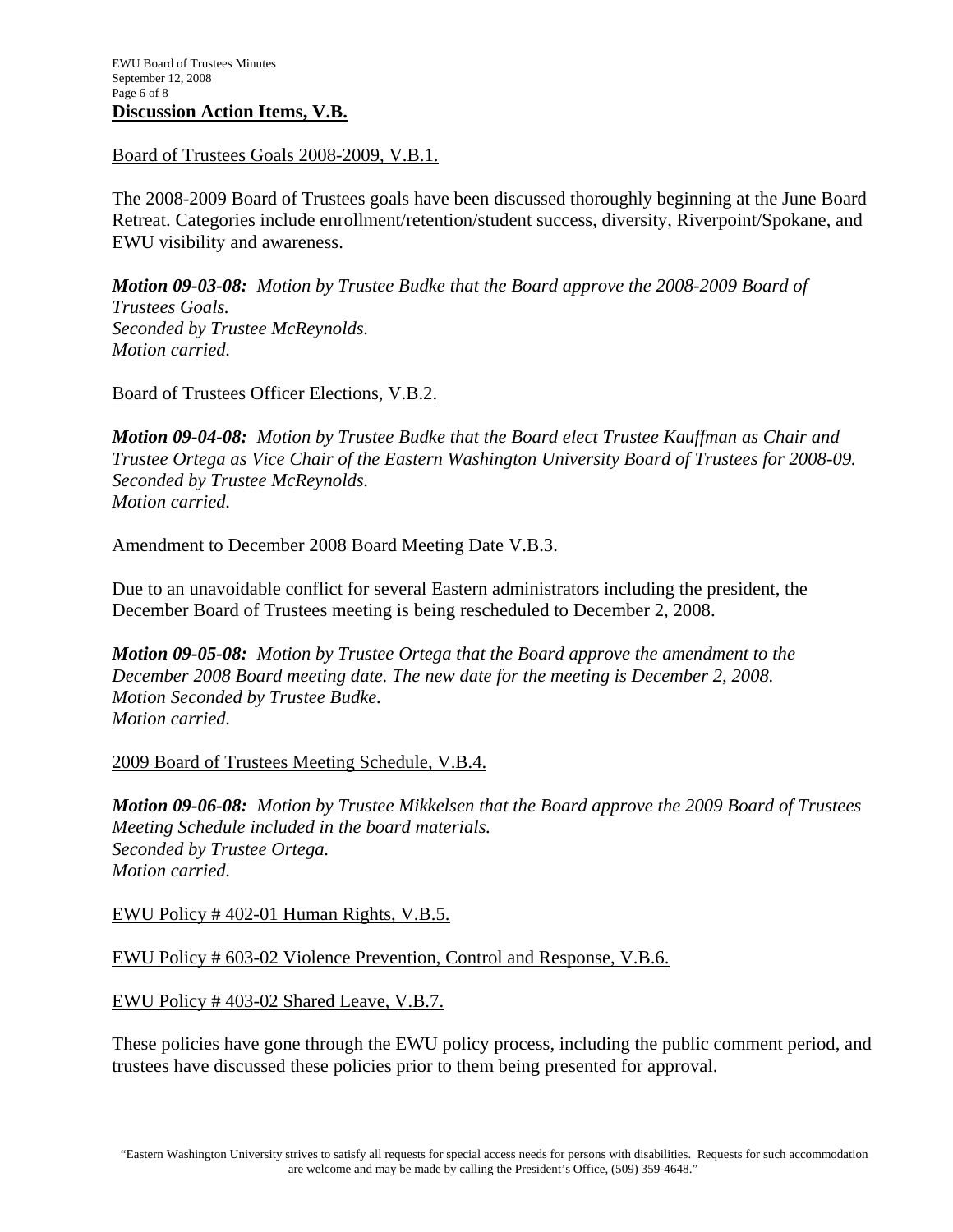EWU Board of Trustees Minutes September 12, 2008 Page 7 of 8

*Motion 09-07-08: Motion by Trustee Budke that the Board approve the three EWU policies in the board materials; EWU Policy # 402-01 Human Rights, EWU Policy # 603-02 Violence Prevention, Control and Response, and EWU Policy # 403-02 Shared Leave. Seconded by Trustee Mikkelsen. Motion carried.* 

Vice Chair Kauffman announced that she would like to share a few thoughts and words about Chair Tanaka's two years of service as EWU Board Chair. She acknowledged, on behalf of all the trustees, the fine job Chair Tanaka has done. The Board wanted to thank Chair Tanaka for the excellent job he has done and for all the time, attention and energy he has devoted to the board, constituents, and the university. His continued service on the board is looked forward to.

Chair Tanaka thanked the trustees. He acknowledged that the office of Chair has taken a great deal of time, yet he has given the time gladly. As his time on the board has progressed, h has come to appreciate and respect all who are involved with Eastern, and his time has been well spent.

# **Presidents' Reports, IV.C.**

# Faculty Organization, IV.C.1.

Dr. MacMullan thanked the Board for receiving the faculty's input and perspective.

Faculty Organization have been primarily working on two projects this summer: preparing the Fall Gathering Breakfast, which everyone is welcome to attend on September  $22<sup>nd</sup>$ , and moving forward with evaluations of senior administrators.

Dr. MacMullan highlighted ways the Faculty Organization goals for the academic year overlap with the board's and administration's goals. Their three goals are: Strengthen EWU's Shared Governance Model, Make our Campus as Engaging and Intellectually Stimulating as Possible, and Continue Our Efforts to Diversify Eastern.

# Classified Staff Union, IV.C.2.

Chair Tanaka mentioned that Ms. VanBemmel shared with him that her term as president is coming to an end soon. He expressed that Ms. VanBemmel always represented the classified staff well to the trustees, with dedication and passion and he has appreciated her comments and insights.

Ms. VanBemmel reported that the classified staff are in contract negotiations currently. She expressed the need for pay increases, due to large increased costs for individuals and families. She reported to the Board that the staff works very hard for the university and cares deeply about the university.

The classified staff have once again earned the customer service satisfaction recognition from the students and each staff person will receive an extra \$200.00 as a result.

Trustee Tanaka replied that the board recognizes the value of and how hard the staff members work for Eastern.

# Associated Students, IV.C.3.

Mrs. Whitney Jones, ASEWU President, reported that the Associated Students wrapped up their training yesterday, and the representatives are excited to get started. One of their goals for this year is to improve campus life and one way they are addressing this is by providing late night programming for the students which will bring students together on campus for positive activities on a regular basis.